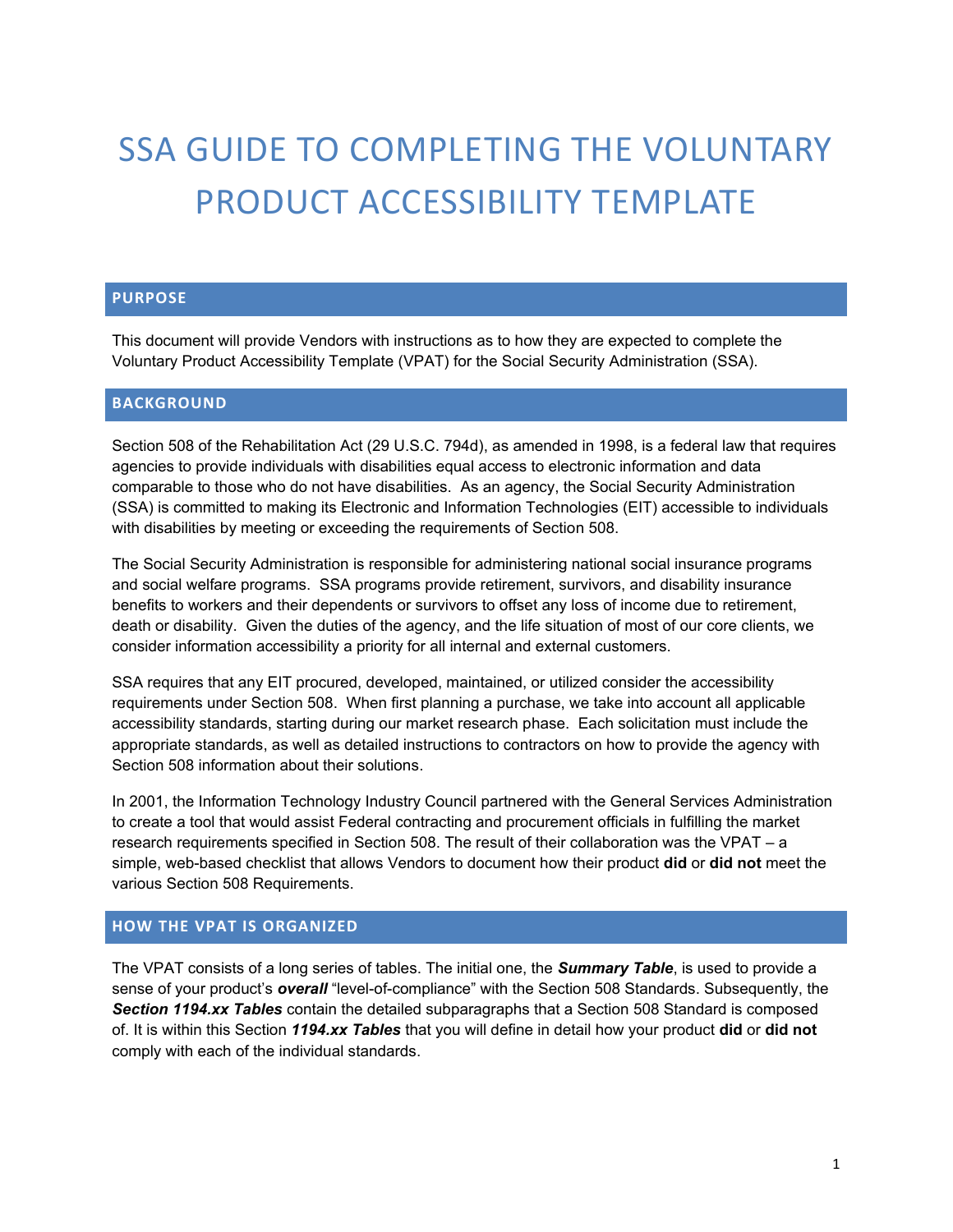# **UNDERSTANDING THE COLUMNS**

Use the following to understand the use of the three columns in the VPAT's tables:

## **Summary Table**

| <b>Column Name</b>           | Use                                                                                                                                                                 |
|------------------------------|---------------------------------------------------------------------------------------------------------------------------------------------------------------------|
| Criteria:                    | Describes Subparts B, C, and D of the Section 508 Standards.                                                                                                        |
| <b>Supporting Features:</b>  | To <b>Enter</b> information summarizing a product's overall "level-of<br>support" for the corresponding Subpart or, when appropriate, to<br>specify Not Applicable. |
| <b>Remarks/Explanations:</b> | To <b>Enter</b> general comments regarding a product's overall "level-of-<br>compliance" with the <b>Applicable</b> Subpart.                                        |

## **Section 1194.xx Tables**

| <b>Column Name</b>           | Use                                                                                                     |
|------------------------------|---------------------------------------------------------------------------------------------------------|
| Criteria:                    | Describes a specific guideline a Subpart is composed of.                                                |
| <b>Supporting Features:</b>  | To <b>Enter</b> information summarizing a product's "level-of-support" for a<br>specific guideline.     |
| <b>Remarks/Explanations:</b> | To <b>Enter</b> detailed information on how the product did or did not<br>support a specific guideline. |

# **WHAT INFORMATION DO I ENTER IN COLUMSN 2 & 3**

The *Supporting Features* and *Remarks/Explanations* columns in the VPAT are used to document exactly how a product conforms or does not conform to each of the Section 508 standards applied in the solicitation. In order to promote consistency in offeror responses the columns shall be answered in the following manner:

# **Supporting Features (second column)**

| Language                                                  | <b>Description</b>                                                                                              |
|-----------------------------------------------------------|-----------------------------------------------------------------------------------------------------------------|
| <b>Supports</b>                                           | Product <b>FULLY</b> meets the letter and intent of the Criteria.                                               |
| <b>Supports with</b><br><b>Exceptions</b>                 | Product does not ENTIRELY meet the letter and intent of the<br>Criteria, but does provide some level of access. |
| <b>Supports through</b><br><b>Equivalent Facilitation</b> | Product(s) provide <i>alternative</i> methods to <b>meet</b> the intent of the<br>Criteria.                     |
| <b>Does not Support</b>                                   | Product <b>does not</b> meet the letter or intent of the Criteria.                                              |
| <b>Not Applicable</b>                                     | The Criteria <b>does not</b> apply to the product.                                                              |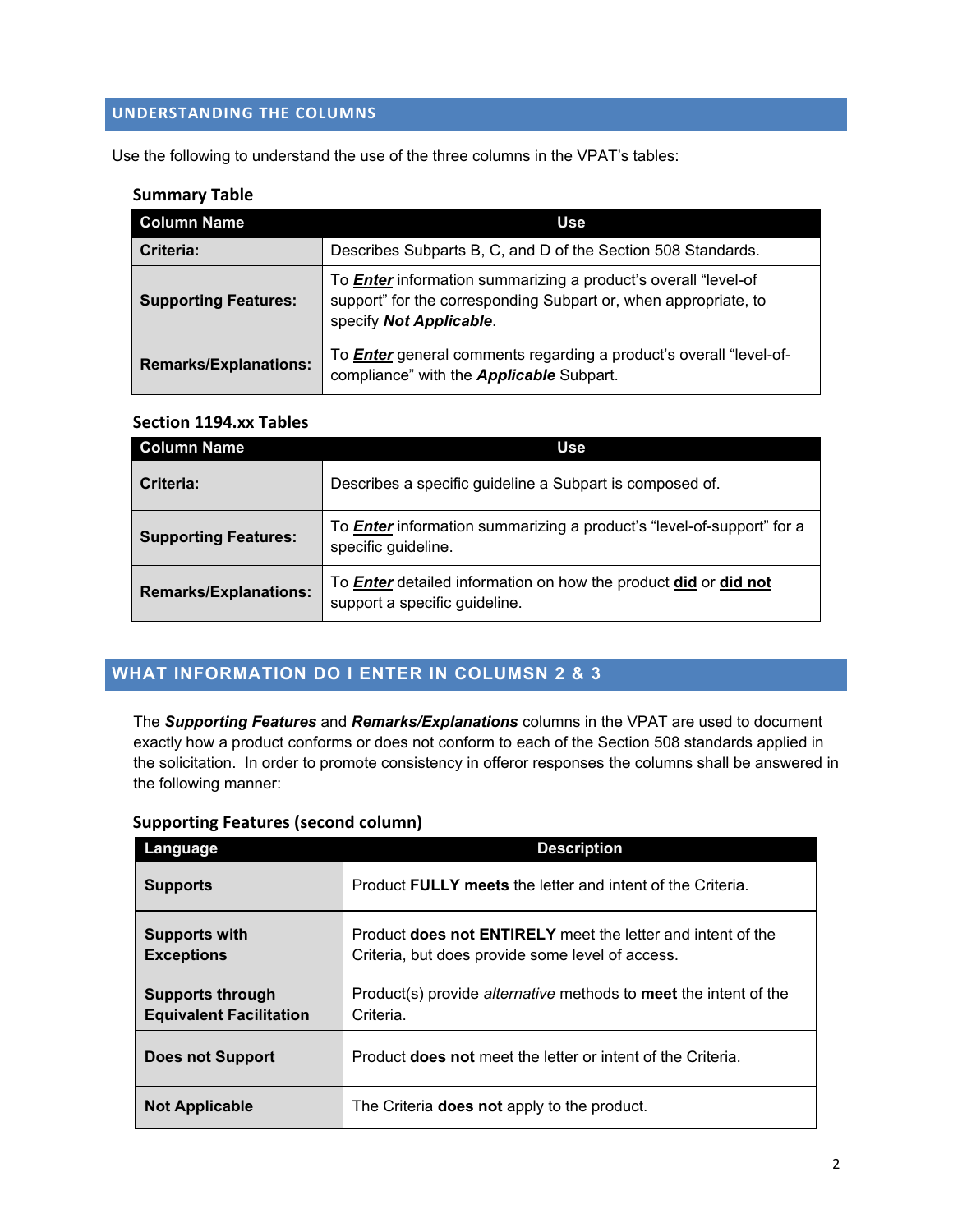| <b>Remarks &amp; Explanations (third column))</b> |  |
|---------------------------------------------------|--|
|---------------------------------------------------|--|

| If 2 <sup>nd</sup> column states                          | Then                                                                                                                |
|-----------------------------------------------------------|---------------------------------------------------------------------------------------------------------------------|
| <b>Supports</b>                                           | List exactly what features of the product <b>do</b> meet and describe<br>how they are used to support the Criteria. |
| <b>Supports with</b><br><b>Exceptions</b>                 | List exactly what features of the product do meet and describe<br>how they are used to support the Criteria.        |
|                                                           | <b>AND</b>                                                                                                          |
|                                                           | List exactly what parts of the product do not meet and describe<br>how they fail to support the Criteria.           |
| <b>Supports through</b><br><b>Equivalent Facilitation</b> | List exactly what other methods exist in the product and describe<br>how they are used to support the Criteria.     |
| <b>Does not Support</b>                                   | Describe exactly <b>how</b> the product <b>does not</b> support the Criteria.                                       |
| <b>Not Applicable</b>                                     | Describe exactly why the criteria are not applicable to the<br>product.                                             |

# **QUALITY STANDARDS RELATIVE TO RESPONSES TO APPLICABLE SECTION 508 STANDARDS**

When responding to SSA, the offeror shall state exactly how the proposed EIT solution meets the applicable standards in the remarks/explanations column, or through additional narrative. In addition, all "not applicable" (N/A) responses shall be supported in the remarks/explanations column or through additional narrative. The offeror is cautioned to address each standards **individually and with specificity**, and to be clear whether conformance is achieved throughout the entire EIT solution (i.e. both user functionality and administrator functionality), or only in limited areas of the EIT solution.

In addition, the offeror shall also disclose the method used to validate conformance claims (i.e. expert review, manual testing, automated testing, no method used, other - please describe), and who validated conformance (offeror, third party name, none).

**NOTE: Failure to meet these quality standards may prevent the Social Security Administration from evaluating your offer, potentially result in your offer not being considered for award.**

## **TYPICAL SCENARIO FOR COMPLETING A VPAT**

To begin the process of completing the VPAT, you should enlist the services of your company's technical specialist for the product being sought for purchase. The reason for this is because SSA requires a measure of technical detail in your responses. Once you've enlisted their assistance:

1) Determine which sections of the Technical Standards (Subpart B-1194.21-26) apply to your product.\* Keep in mind that you always must complete the Functional Performance Criteria